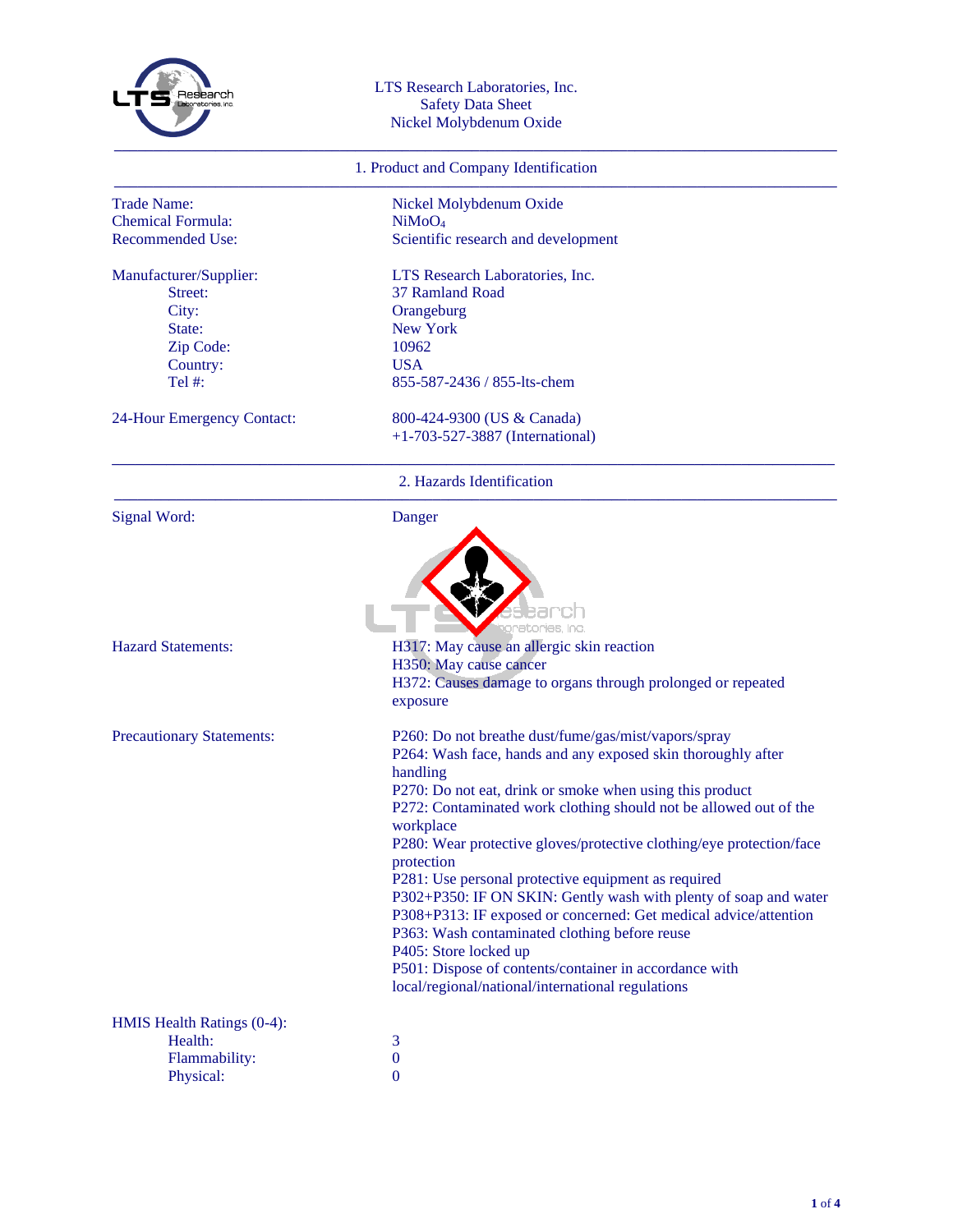| 3. Composition                                 |                                                                                                |  |
|------------------------------------------------|------------------------------------------------------------------------------------------------|--|
| <b>Chemical Family:</b>                        | <b>Inorganic Compound</b>                                                                      |  |
| <b>Additional Names:</b>                       | Nickel Molybdate, Molybdenum Nickel Oxide                                                      |  |
| Nickel Molybdenum Oxide (NiMoO <sub>4</sub> ): |                                                                                                |  |
| Percentage:                                    | $0-100$ wt%                                                                                    |  |
| $CAS$ #:                                       | 14177-55-0                                                                                     |  |
| $EC$ #:                                        | 238-034-5                                                                                      |  |
|                                                | 4. First Aid Procedures                                                                        |  |
| <b>General Treatment:</b>                      | Seek medical attention if symptoms persist.                                                    |  |
| <b>Special Treatment:</b>                      | <b>None</b>                                                                                    |  |
| <b>Important Symptoms:</b>                     | <b>None</b>                                                                                    |  |
| Inhalation:                                    | Remove victim to fresh air. Supply oxygen if breathing is difficult. Get<br>medical attention. |  |
| Ingestion:                                     | Clean mouth with water and drink afterwards plenty of water. Get<br>medical attention.         |  |
| Skin:                                          | Wash affected area with mild soap and water. Remove any                                        |  |
|                                                | contaminated clothing. Get medical attention.                                                  |  |
| Eyes:                                          | Flush eyes with water, blinking often for several minutes. Remove                              |  |
|                                                | contact lenses if present and easy to do. Continue rinsing. Get medical                        |  |
|                                                | attention.                                                                                     |  |
|                                                | 5. Firefighting Measures                                                                       |  |
| Flammability:                                  | Non-flammable, except as powder<br>sonatories, Inc.                                            |  |
| <b>Extinguishing Media:</b>                    | No special restrictions $-$ use suitable extinguishing agent for                               |  |
|                                                | surrounding material and type of fire. Do not use water for metal fires -                      |  |
|                                                | use $CO2$ , sand, extinguishing powder.                                                        |  |
| Spec. Fire Fighting Procedure:                 | Use full-face, self-contained breathing apparatus with full protective                         |  |
|                                                | clothing to prevent contact with skin and eyes. See section 10 for                             |  |
|                                                | decomposition products.                                                                        |  |
|                                                | 6. Accidental Release Measures                                                                 |  |
| If Material Is Released/Spilled:               | Wear appropriate respiratory and protective equipment specified in                             |  |
|                                                | special protection information. Isolate spill area and provide                                 |  |
|                                                | ventilation. Vacuum up spill using a high efficiency particulate                               |  |
|                                                | absolute (HEPA) air filter and place in a closed container for disposal.                       |  |
|                                                | Take care not to raise dust.                                                                   |  |
| <b>Environmental Precautions:</b>              | Isolate runoff to prevent environmental pollution.                                             |  |
|                                                | 7. Handling and Storage                                                                        |  |
| <b>Handling Conditions:</b>                    | Wash thoroughly after handling.                                                                |  |
| <b>Storage Conditions:</b>                     | Store in a cool dry place in a tightly sealed container. Keep product and                      |  |
|                                                | empty container away from heat and sources of ignition. Store apart                            |  |
|                                                | from materials and conditions listed in section 10.                                            |  |
| Work/Hygienic Maintenance:                     | Do not use tobacco or food in work area. Wash thoroughly before                                |  |
|                                                | eating and smoking. Do not blow dust off clothing or skin with<br>compressed air.              |  |
| Ventilation:                                   | Provide sufficient ventilation to maintain concentration at or below                           |  |
|                                                | threshold limit.                                                                               |  |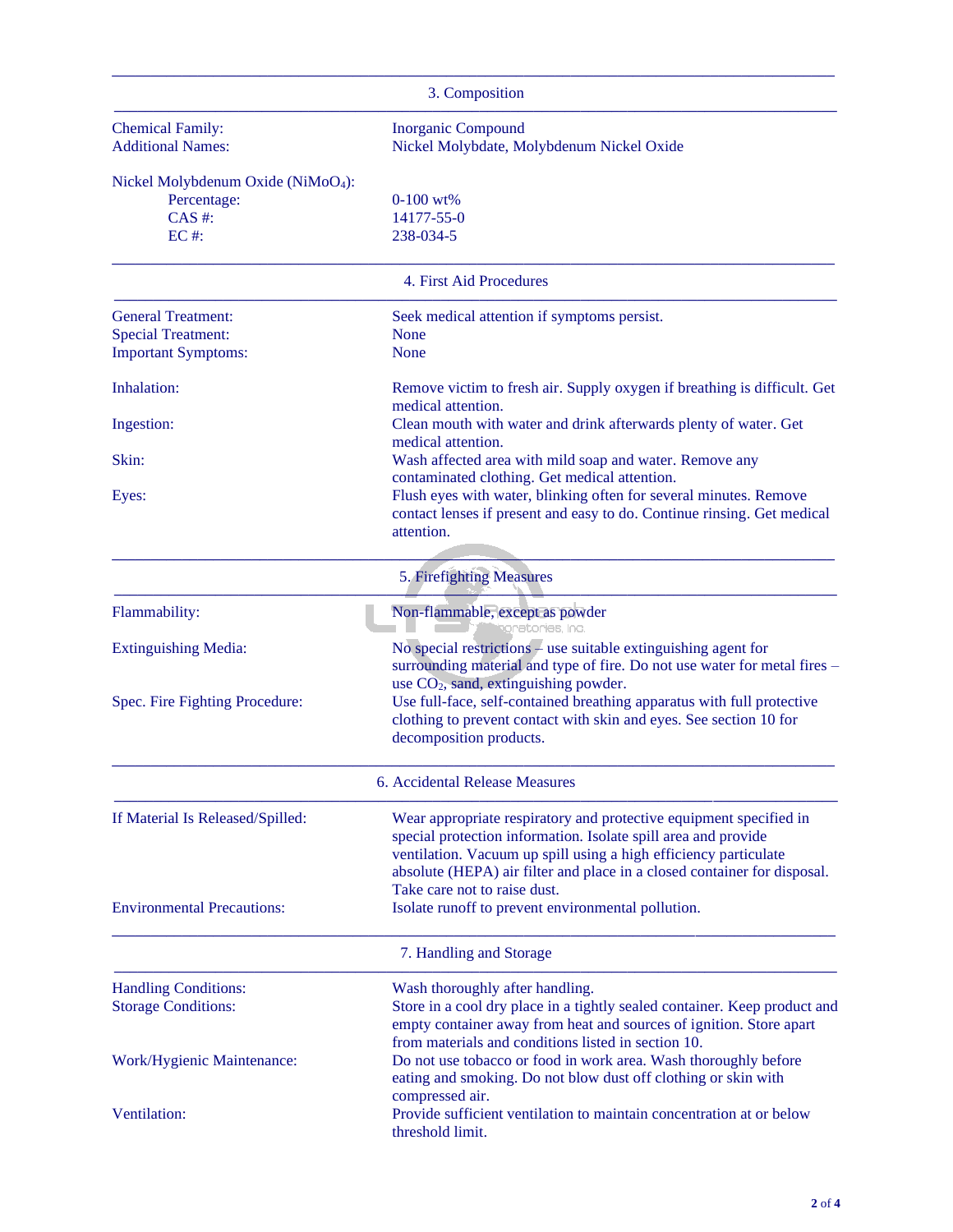|                                             | 8. Exposure Controls and Personal Protection                                                                                                   |
|---------------------------------------------|------------------------------------------------------------------------------------------------------------------------------------------------|
| Permissible Exposure Limits:                | $1 \text{ mg/m}^3$ as NiMoO <sub>4</sub> , long-term value                                                                                     |
| <b>Threshold Limit Value:</b>               | $0.2 \text{ mg/m}^3$ as NiMoO <sub>4</sub> , long-term value                                                                                   |
| Special Equipment:                          | None                                                                                                                                           |
| <b>Respiratory Protection:</b>              | <b>Dust Respirator</b>                                                                                                                         |
| <b>Protective Gloves:</b>                   | Rubber gloves                                                                                                                                  |
| <b>Eye Protection:</b>                      | Safety glasses or goggles                                                                                                                      |
| <b>Body Protection:</b>                     | Protective work clothing. Wear close-toed shoes and long                                                                                       |
|                                             | sleeves/pants.                                                                                                                                 |
|                                             | 9. Physical and Chemical Characteristics                                                                                                       |
| Color                                       | Green                                                                                                                                          |
| Form:                                       | Powder, Granules, Pellets, Sputtering target, Custom parts                                                                                     |
| Odor:                                       | Odorless                                                                                                                                       |
| Water Solubility:                           | N/A                                                                                                                                            |
|                                             |                                                                                                                                                |
| <b>Boiling Point:</b>                       | N/A                                                                                                                                            |
| <b>Melting Point:</b>                       | N/A                                                                                                                                            |
| <b>Flash Point:</b>                         | N/A                                                                                                                                            |
| Autoignition Temperature:                   | N/A                                                                                                                                            |
| Density:                                    | N/A                                                                                                                                            |
| Molecular weight:                           | $218.65$ g/mol                                                                                                                                 |
|                                             | 10. Reactivity                                                                                                                                 |
| Stability:                                  | Stable under recommended storage conditions                                                                                                    |
| <b>Reacts With:</b>                         | <b>Oxidizing agents</b><br>earch                                                                                                               |
| <b>Incompatible Conditions:</b>             | <b>None</b>                                                                                                                                    |
| Hazardous Decomposition Products:           | Nickel Oxides, Molybdenum Oxides                                                                                                               |
|                                             | 11. Toxicological Information                                                                                                                  |
| <b>Potential Health Effects:</b>            |                                                                                                                                                |
| Eyes:                                       | May cause irritation                                                                                                                           |
| Skin:                                       | May cause allergic skin reaction                                                                                                               |
| Ingestion:                                  | May cause irritation                                                                                                                           |
| Inhalation:                                 | May cause cancer                                                                                                                               |
| Chronic:                                    | Causes damage to organs through prolonged or repeated exposure                                                                                 |
|                                             |                                                                                                                                                |
| Signs & Symptoms:                           | Rash, itching, swelling, trouble breathing, tingling of the hands and<br>feet, dizziness, lightheadedness, chest pain, muscle pain or flushing |
| <b>Aggravated Medical Conditions:</b>       | N/A                                                                                                                                            |
| <b>Median Lethal Dose:</b>                  | N/A                                                                                                                                            |
| Carcinogen:                                 | N/A                                                                                                                                            |
|                                             | 12. Ecological Information                                                                                                                     |
| <b>Aquatic Toxicity:</b>                    | May cause long-term adverse effects in the environment.                                                                                        |
| <b>Persistent Bioaccumulation Toxicity:</b> | N <sub>0</sub>                                                                                                                                 |
| Very Persistent, Very Bioaccumulative:      | <b>No</b>                                                                                                                                      |
| Notes:                                      | Do not allow material to contaminate ground water system.                                                                                      |
|                                             | 13. Disposal Considerations                                                                                                                    |

**–––––––––––––––––––––––––––––––––––––––––––––––––––––––––––––––––––––––––––––––––––––––––––––**

Dispose of in accordance with local, state, national, and international regulations.